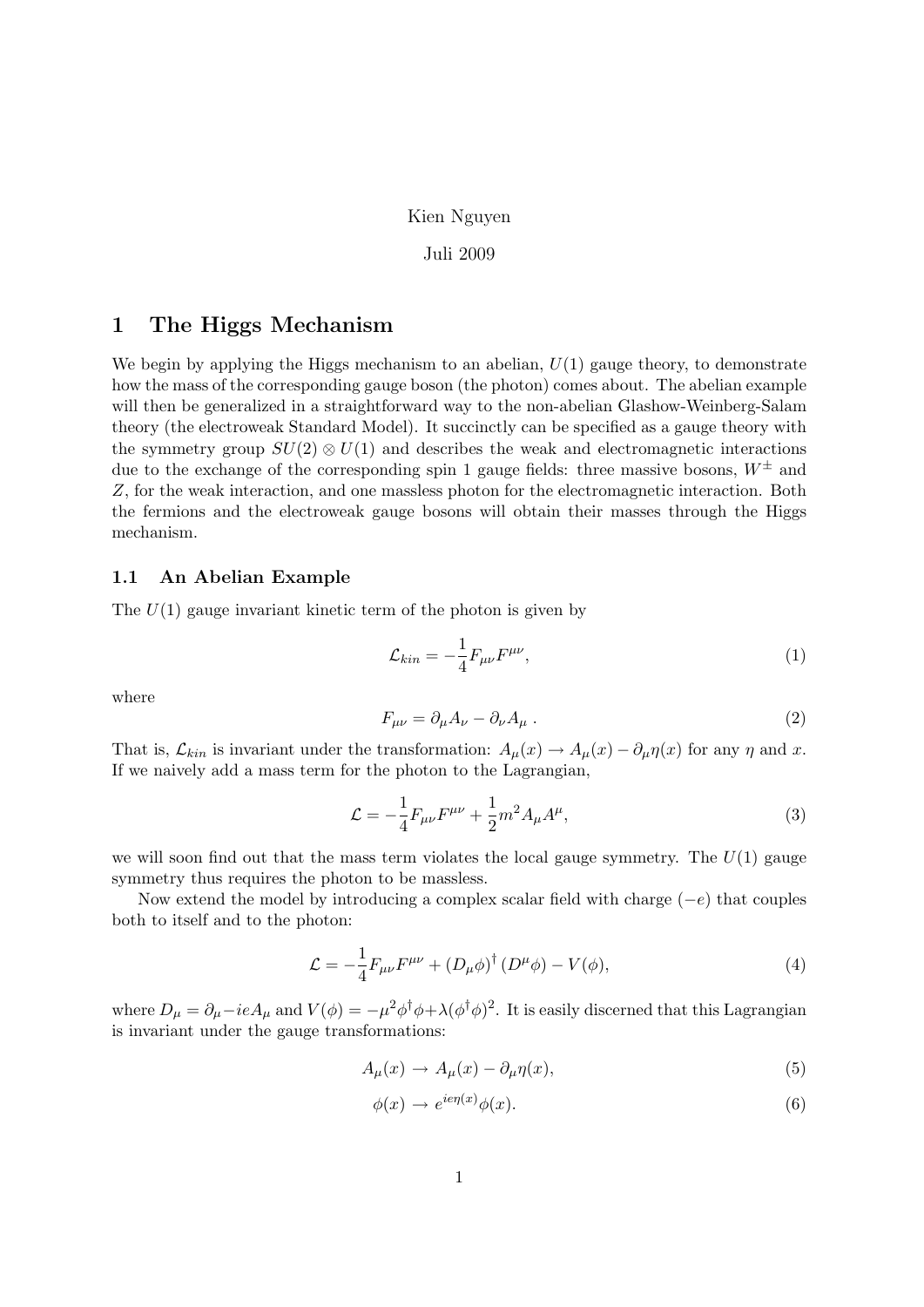If  $\mu^2 < 0$ , the state of minimum energy will be that with  $\phi = 0$  and the potential will preserve the symmetries of the Lagrangian. Then the theory is simply QED with a massless photon and a charged scalar field  $\phi$  with mass  $\mu$ .

However, if  $\mu^2 > 0$ , the field  $\phi$  will acquire a vacuum expectation value (VEV),

$$
\langle \phi \rangle = \sqrt{\frac{\mu^2}{2\lambda}} \equiv \frac{v}{\sqrt{2}} \,, \tag{7}
$$

and the global  $U(1)$  gauge symmetry will be spontaneously broken.

It is convenient to parameterize  $\phi$  as

$$
\phi = \frac{v + h}{\sqrt{2}} e^{i\frac{\chi}{v}},\tag{8}
$$

where h and  $\chi$ , which are referred to as the Higgs boson and the Goldstone boson, respectively, are real scalar fields which have no VEVs. Substituting (8) back into the Lagrangian, we find

$$
\mathcal{L} = -\frac{1}{4} F_{\mu\nu} F^{\mu\nu} - ev A_{\mu} \partial^{\mu} \chi + \frac{e^2 v^2}{2} A_{\mu} A^{\mu}
$$

$$
+ \frac{1}{2} \left( \partial_{\mu} h \partial^{\mu} h - 2\mu^2 h^2 \right) + \frac{1}{2} \partial_{\mu} \chi \partial^{\mu} \chi
$$

$$
+ (h, \chi \text{ interactions}). \tag{9}
$$

This Lagrangian now describes a theory with a photon of mass  $m_A = ev$ , a Higgs boson h with  $m_h = \sqrt{2\mu} = \sqrt{2\lambda}v$ , and a massless Goldstone  $\chi$ . The strange  $\chi$ - $A_\mu$  mixing can be removed by making the following gauge transformation:

$$
A_{\mu} \to A'_{\mu} = A_{\mu} - \frac{1}{ev} \partial_{\mu} \chi \tag{10}
$$

The gauge choice with the transformation above is called the unitary gauge. The Goldstone  $\chi$  will then completely disappear from the theory and one says that the Goldstone has been eaten to give the photon mass.

It is instructive to count the degrees of freedom (dof) before and after SSB has occurred.<sup>1</sup> We started out with a massless photon  $(2 \text{ dof})$  and a complex scalar field  $(2 \text{ dof})$  for a total number of 4 dof. After the SSB we have one massive photon (3 dof) and a real scalar field h (1 dof), again for a total of 4 dof.

### 1.2 The Higgs mechanism in the Electroweak Standard Model

Now we discuss a gauge theory that contains the combined electromagnetic and weak interactions, which is generally referred to as the electroweak unification. The electroweak Standard Model is based on the  $SU(2) \otimes U(1)$  Lagrangian

$$
\mathcal{L}_{SM} = \mathcal{L}_{gauge} + \mathcal{L}_f + \mathcal{L}_{Higgs} + \mathcal{L}_{Yuk} \,. \tag{11}
$$

The fermion term is

$$
\mathcal{L}_f = i \,\overline{\Psi}_L \, \not\!\!\!D \, \Psi_L + i \,\overline{\psi}_R \, \not\!\!\!D \, \psi_R \,, \tag{12}
$$

<sup>&</sup>lt;sup>1</sup>Massless gauge fields have two transverse dof, while a massive gauge field has an additional longitudinal component.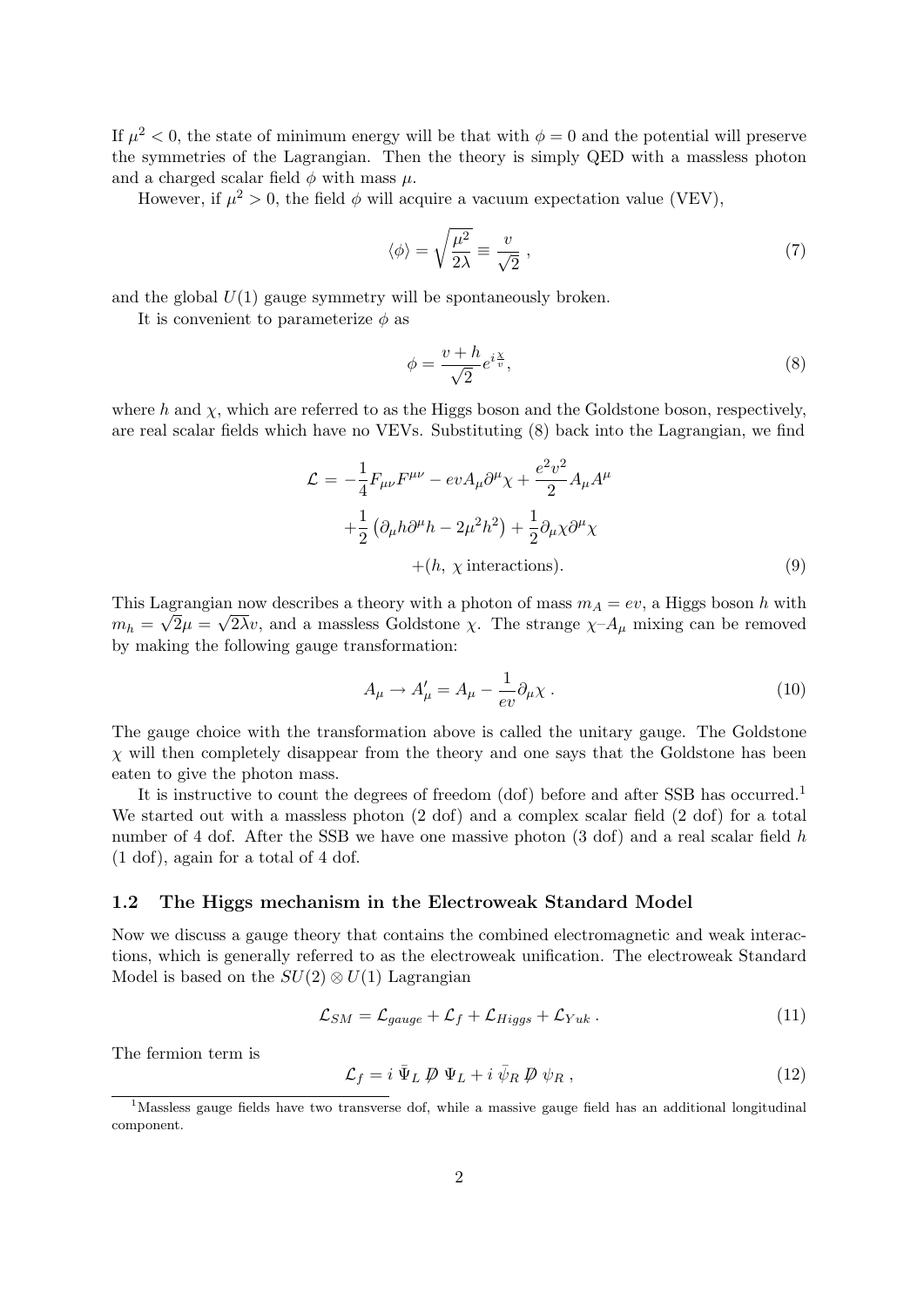where the covariant derivative acts on  $\Psi_L$  and  $\psi_R$ , respectively, as

$$
D_{\mu}\Psi_L = \left(\partial_{\mu} + ig W_{\mu} + ig' Y_L B_{\mu}\right)\Psi_L, \qquad D_{\mu}\psi_R = \left(\partial_{\mu} + ig' Y_R B_{\mu}\right)\psi_R. \tag{13}
$$

The L (R) refer to the left (right) chiral projections  $\psi_{L(R)} = (1 \mp \gamma_5)\psi/2$ . In the electroweak gauge theory the left-handed quarks and leptons  $(\Psi_L)$ 

$$
q_L = \begin{pmatrix} u \\ d \end{pmatrix}_L, \qquad l_L = \begin{pmatrix} \nu_e \\ e^- \end{pmatrix}_L
$$

are arranged in doublets, while the right handed fields  $(\psi_R)$ 

$$
u_R,\ d_R,\ \nu_{eR},\ e^-_R
$$

are singlets. The gauge transformations are

$$
\Psi_L \to \Psi'_L = e^{i Y_L \theta(x)} U_L \Psi_L , \qquad (14)
$$

$$
\psi_R \to \psi'_R = e^{i Y_R \theta(x)} \psi_R \,. \tag{15}
$$

The  $SU(2)_L$  transformation that only acts on the doublet fields is

$$
U_L = e^{i T^i \beta^i(x)},\tag{16}
$$

where  $T^i = \frac{\tau^i}{2}$  $\frac{\tau^i}{2}$  ( $\tau^i$  are the three Pauli matrices) denote the generators of the fundamental representation of the  $SU(2)_L$  Lie algebra, i.e. they comply with

$$
[T^i, T^j] = i\epsilon^{ijk}T^k.
$$
\n(17)

The real and totally antisymmetric  $\epsilon^{ijk}$  are the  $SU(2)_L$  structure constants.

The transformation properties of  $B_\mu$  and  $W_\mu$  ( $W_\mu$  can be written in terms of the generators:  $W_{\mu} = W_{\mu}^{i} T^{i}$  are fixed by the gauge symmetry of the fermion Lagrangian. Thus,

$$
B_{\mu} \to B'_{\mu} = B_{\mu} - \frac{1}{g'} \partial_{\mu} \theta , \qquad (18)
$$

$$
W_{\mu} \to W'_{\mu} = U_L W_{\mu} U_L^{\dagger} + \frac{1}{g} \left( \partial_{\mu} U_L \right) U_L^{\dagger} . \tag{19}
$$

Note that the four gauge parameters in the electroweak symmetry,  $\beta^{i}(x)$  and  $\theta(x)$  respectively involve three  $SU(2)_L$  gauge bosons,  $W^i$ ,  $i = 1, 2, 3$ , that couple to the weak-isospin T, and one  $U(1)_Y$  gauge boson, B, that couples to hypercharge. The electroweak symmetry will turn out to be spontaneously broken, generating masses for the physical gauge bosons  $W^{\pm}$  and Z. Also, it will be apparent that the photon and the  $Z$  boson are formed by the mixing between the  $B$  and  $W^3$  fields, resulting from the Higgs mechanism.

The values of the hypercharge are fixed in such a way that the sum of the hypercharge and the third component of the weak-isospin generators of a specific fermion give its electric charge,

$$
Q = T^3 + Y.\t\t(20)
$$

For left-handed doublets  $T^3$  is  $\frac{\tau^3}{2}$  $\frac{\tau^3}{2}$  (i.e.  $T^3 = \pm \frac{1}{2}$  $\frac{1}{2}$ , while for right-handed singlets  $T^3 = 0$ . Hence the hypercharge eigenvalues for the leptons are

$$
Y(l_L) = -\frac{1}{2}
$$
,  $Y(l_R) = -1$ ,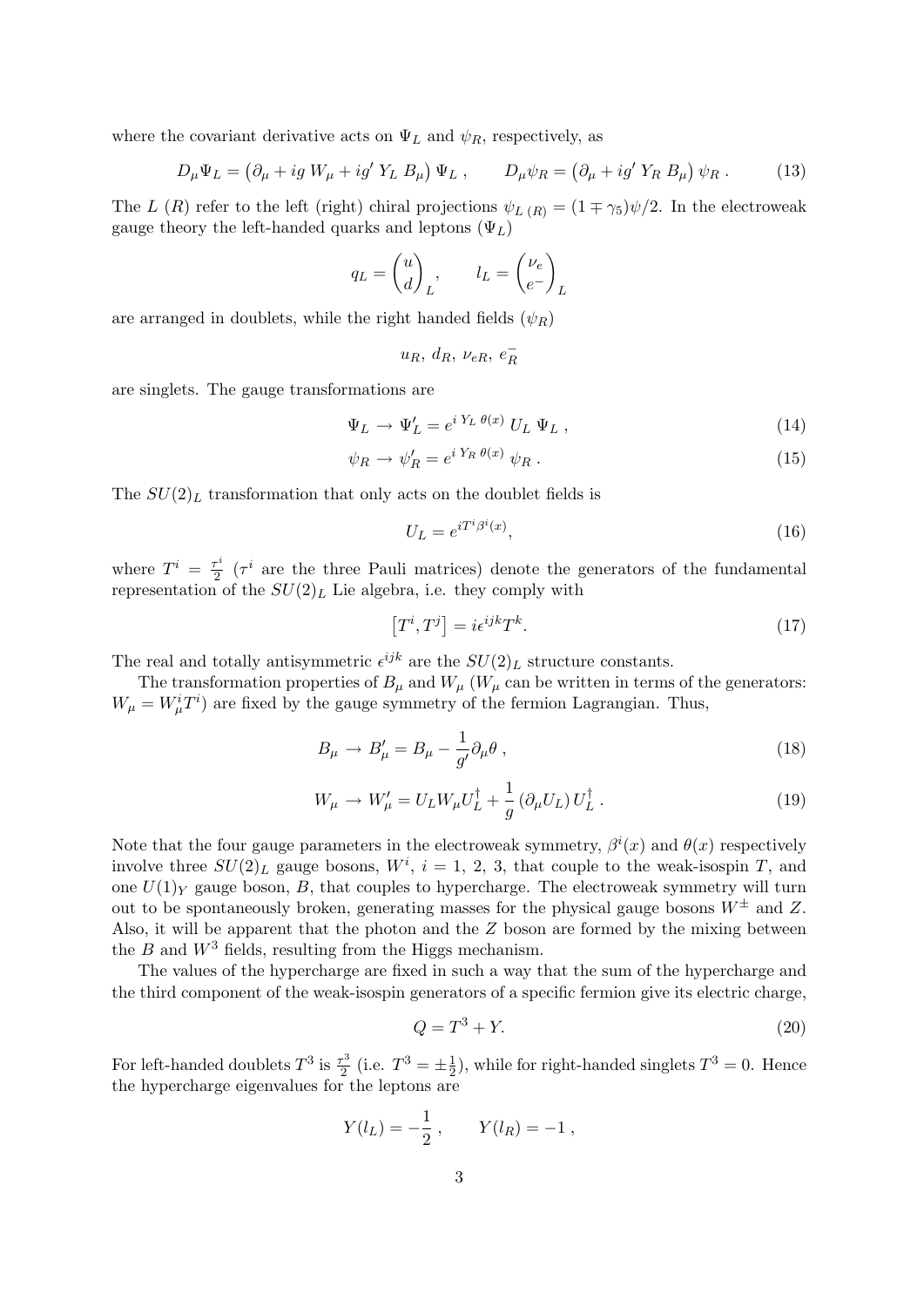and for the quarks we find

$$
Y(q_L) = \frac{1}{6}
$$
,  $Y(u_R) = \frac{2}{3}$ ,  $Y(d_R) = -\frac{1}{3}$ .

The gauge part is

$$
\mathcal{L}_{gauge} = -\frac{1}{4} F^{\mu\nu} F_{\mu\nu} - \frac{1}{4} G^{i\mu\nu} G^{i}_{\mu\nu} , \qquad (21)
$$

where

$$
G_{\mu\nu}^i = \partial_{\mu} W_{\nu}^i - \partial_{\nu} W_{\mu}^i - g \epsilon^{ijk} W_{\mu}^j W_{\nu}^k,\tag{22}
$$

$$
F_{\mu\nu} = \partial_{\mu}B_{\nu} - \partial_{\nu}B_{\mu} \,. \tag{23}
$$

The quadratic  $G$  term above gives rise to cubic and quartic self-interactions among the gauge fields.

As in the case of gauge bosons, it is not possible to simply add a mass term for fermions to the Lagrangian. Such a Dirac mass term,

$$
m\,\bar{\psi}\,\psi = m(\bar{\psi}_L + \bar{\psi}_R)(\psi_L + \psi_R) = m(\bar{\psi}_L\,\psi_R + \bar{\psi}_R\,\psi_L) ,\qquad (24)
$$

contains couplings of left- and right-handed fields, which have different transformation properties, spoiling the gauge symmetry.

In the following we will dicuss the mass generation both for the electroweak gauge bosons and for the fermions through the elaborate mechanism of spontaneous symmetry breaking.

### Spontaneous Symmetry Breaking

The abelian example can now be generalized in a straightforward way to a non-abelian gauge theory. The scalar Higgs part of the Lagrangian is given by

$$
\mathcal{L}_{Higgs} = (D^{\mu}\phi)^{\dagger} (D_{\mu}\phi) - V(\phi) . \qquad (25)
$$

To spontaneously break the symmetry, consider a complex scalar field in the spinor representation of  $SU(2)_L$ ,

$$
\phi = \begin{pmatrix} \phi^+ \\ \phi^0 \end{pmatrix},\tag{26}
$$

with  $U(1)$  charge  $Y(\phi) = +1/2$ . An additional  $U(1)_Y$  symmetry was needed in order for the theory to lead to a system with a massless gauge boson. The covariant derivative of  $\phi$  is

$$
D_{\mu}\phi = \left(\partial_{\mu} + ig T^i W^i_{\mu} + i\frac{1}{2}g'B_{\mu}\right)\phi ,\qquad (27)
$$

where  $W^i_\mu$  and  $B_\mu$  are, respectively, the  $SU(2)_L$  and  $U(1)_Y$  gauge bosons. Note that the square of the covariant derivative involves three and four point interactions between the gauge and scalar fields.

Renormalizability and  $SU(2)_L \otimes U(1)_Y$  invariance require the Higgs potential  $V(\phi)$  to be of the form

$$
V(\phi) = -\mu^2 \phi^\dagger \phi + \lambda \left(\phi^\dagger \phi\right)^2.
$$
 (28)

The  $\lambda$  term describes quartic self-interactions among the scalar fields. Vacuum stability demands  $\lambda$  to be greater than zero.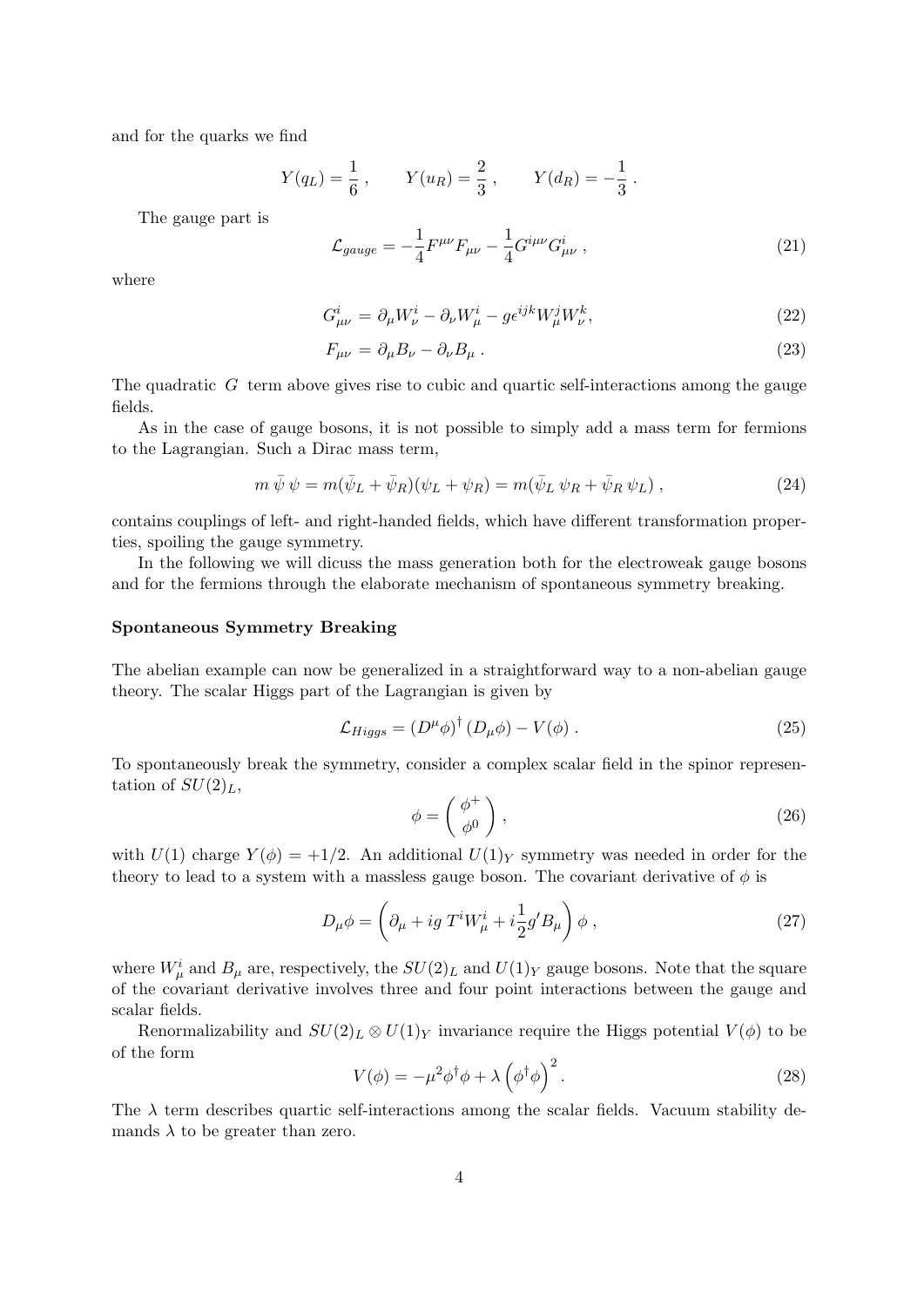Just as in the abelian example, the scalar field develops a nonzero VEV for  $\mu^2 > 0$ , which spontaneously breaks the symmetry. Due to the symmetry of  $V(\phi)$  there is an infinite number of degenerate states with minimum energy satisfying  $\phi^{\dagger} \phi = v^2/2$ . Since the potential depends only on the combination  $\phi^{\dagger} \phi$ , we arbitrarily choose

$$
\langle \phi \rangle = \frac{1}{\sqrt{2}} \begin{pmatrix} 0 \\ v \end{pmatrix} . \tag{29}
$$

Owing to the conservation of electric charge only a neutral scalar field can acquire a VEV. Thus, with the choice above,  $\phi^0$  is to be interpreted as the neutral component of the doublet, and above all  $Q(\phi) = 0$ . That is, electromagnetism is unbroken by the scalar VEV. The scalar VEV of Eq. (29) hence yields the breaking scheme,

$$
SU(2)_L \otimes U(1)_Y \to U(1)_Q, \qquad (30)
$$

which is by construction still a true vacuum symmetry.

The W and Z gauge masses can now be generated in the same manner as the Higgs mechanism generated the photon mass in the abelian example. Recall from earlier considerations that in the unitary gauge the spectrum is obvious and there are no Goldstone bosons, but only the physical Higgs after SSB. For convenience, we thus write the scalar doublet in the unitary gauge as follows:

$$
\phi = \frac{1}{\sqrt{2}} \begin{pmatrix} 0 \\ v + h \end{pmatrix} . \tag{31}
$$

Because we are interested only in the contribution for the gauge boson masses, we omit any h - mixed terms in what follows. The piece generating the gauge boson masses is

$$
(D^{\mu}\phi)^{\dagger} (D_{\mu}\phi) = \left| \left( \partial_{\mu} + \frac{i}{2} g \tau^{k} W_{\mu}^{k} + \frac{i}{2} g' B_{\mu} \right) \frac{1}{\sqrt{2}} \left( \begin{array}{c} 0 \\ v \end{array} \right) \right|^{2}
$$
  
=  $\frac{v^{2}}{8} \left| \left( g \tau^{k} W_{\mu}^{k} + g' B_{\mu} \right) \left( \begin{array}{c} 0 \\ 1 \end{array} \right) \right|^{2}$   
=  $\frac{v^{2}}{8} \left| \left( \begin{array}{c} g W_{\mu}^{1} - ig W_{\mu}^{2} \\ -g W_{\mu}^{3} + g' B_{\mu} \end{array} \right) \right|^{2}$   
=  $\frac{v^{2}}{8} \left[ g^{2} \left( \left( W_{\mu}^{1} \right)^{2} + \left( W_{\mu}^{2} \right)^{2} \right) + \left( g W_{\mu}^{3} - g' B_{\mu} \right)^{2} \right].$  (32)

The charged vector boson,  $W_{\mu}^-$ , and its complex conjugate are defined as

$$
W_{\mu}^{\pm} \equiv \frac{1}{\sqrt{2}} \left( W_{\mu}^{1} \mp i W_{\mu}^{2} \right). \tag{33}
$$

Thereby the  $g^2$  term in Eq. (32) becomes

$$
\frac{1}{2} \left(\frac{g v}{2}\right)^2 W^{\dagger}_{\mu} W^{\mu},\tag{34}
$$

yielding the W mass:

$$
m_W = \frac{g v}{2} \,. \tag{35}
$$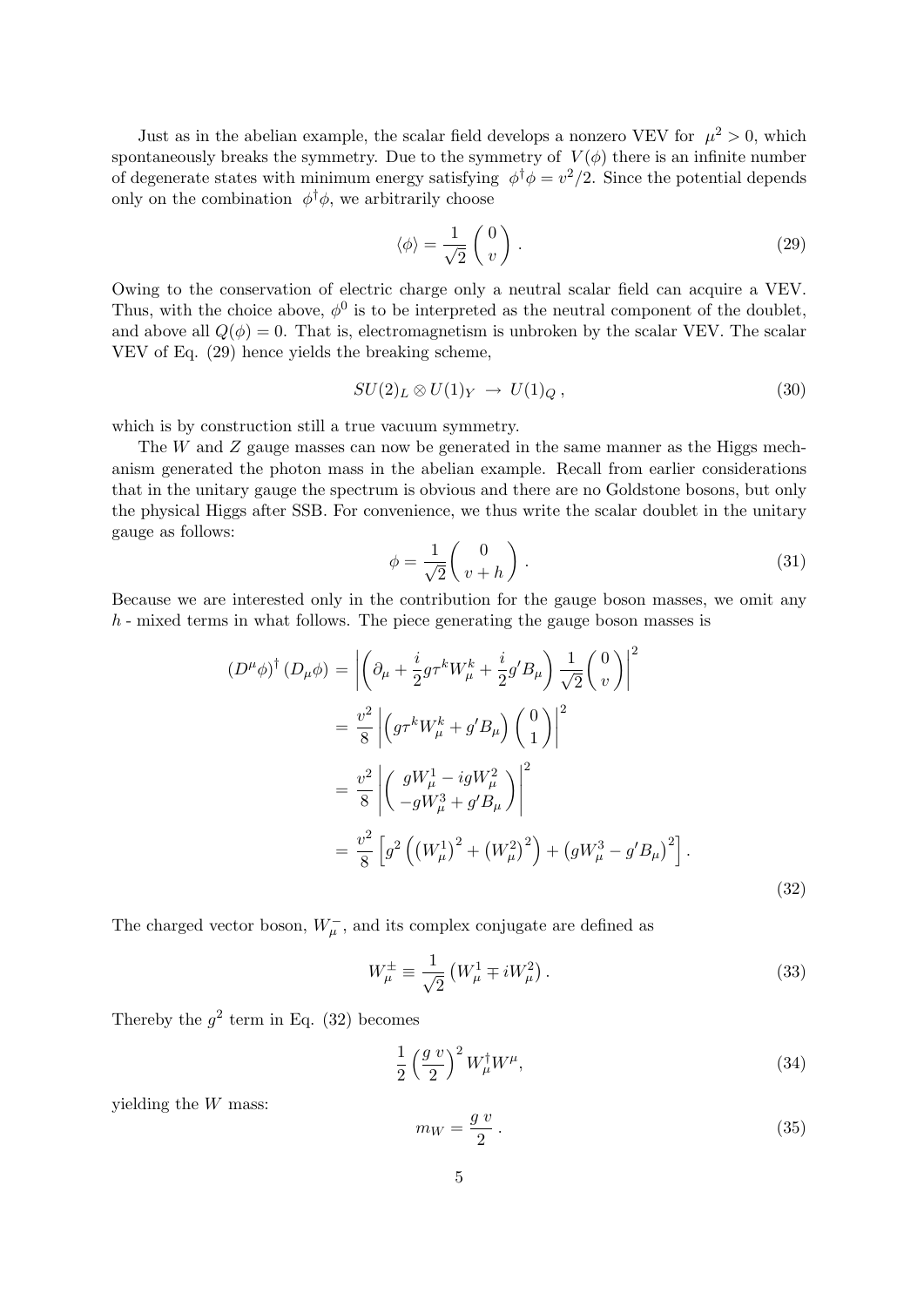The two remaining neutral gauge bosons, Z and A, are defined as follows:

$$
Z_{\mu} \equiv \frac{1}{\sqrt{g^2 + g'^2}} \left( gW_{\mu}^3 - g'B_{\mu} \right) \quad \text{with mass} \quad m_Z = \frac{v}{2} \sqrt{g^2 + g'^2} \,,
$$
  

$$
A_{\mu} \equiv \frac{1}{\sqrt{g^2 + g'^2}} \left( g'W_{\mu}^3 + gB_{\mu} \right) \quad \text{with mass} \quad m_A = 0 \,.
$$
 (36)

It is again instructive to count the degrees of freedom before and after the Higgs mechanism. At the outset we had a complex doublet  $\phi$  with four degrees of freedom, one massless B with two degrees of freedom and three massless  $W^i$  gauge fields with six for a total number of 12 degrees of freedom. At the end of the day, after SSB we have a real scalar Higgs field  $h$  with one degree of freedom, three massive weak bosons,  $W^{\pm}$  and Z, with nine, and one massless photon with two degrees of freedom, yielding again a total of 12. One says that the scalar degrees of freedom have been eaten to give the  $W^{\pm}$  and Z bosons their longitudinal components.

To see how the fermion mass comes about, consider the last missing piece of the final Lagrangian of the electroweak Standard Model, the Yukawa Lagrangian:

$$
\mathcal{L}_{Yuk} = \Gamma_{mn}^u \bar{q}_{m,L} \tilde{\phi} u_{n,R} + \Gamma_{mn}^d \bar{q}_{m,L} \phi d_{n,R} \n+ \Gamma_{mn}^e \bar{l}_{m,L} \phi e_{n,R} + \Gamma_{mn}^\nu \bar{l}_{m,L} \tilde{\phi} \nu_{n,R} + h.c.,
$$
\n(37)

with an implicit sum over the family indices m and n. The matrices  $\Gamma_{mn}$  describe the so called Yukawa couplings between the single Higgs doublet  $\phi$  and the fermions. The Yukawa Lagrangian is, of course, gauge invariant, as the combinations  $\bar{L}\phi R$  are  $SU(2)_L$  singlets. Taking into account that the mass terms should be hyperchargeless, two representations of Higgs fields with  $Y = +\frac{1}{2}$  and  $-\frac{1}{2}$  $\frac{1}{2}$  are needed to give masses to the down quarks and electrons, and to the up quarks and neutrinos. As the neutrino has no right-handed partner in the SM, it can not acquire a mass term through Yukawa coupling.

The representations are

$$
\phi = \begin{pmatrix} \phi^+ \\ \phi^0 \end{pmatrix} \quad \text{with} \quad Y(\phi) = +\frac{1}{2}, \tag{38}
$$

and  $\tilde{\phi}_i = \epsilon_{ij} \phi_j^*$ :

$$
\tilde{\phi} = \begin{pmatrix} \phi^{0*} \\ -\phi^{-} \end{pmatrix} \quad \text{with} \quad Y(\tilde{\phi}) = -\frac{1}{2} \,. \tag{39}
$$

Under  $SU(2)$  both representations transform as

$$
\phi_i \to \phi'_i = U_{ij} \phi_j , \qquad \tilde{\phi}_i \to \tilde{\phi}'_i = U_{ij} \tilde{\phi}_j . \tag{40}
$$

The transformation properties of  $\tilde{\phi}$  is in fact true, since<sup>2</sup>

$$
\widetilde{\phi}'_i = \epsilon_{ij} \phi'^*_j = \epsilon_{ij} U^*_{jk} \phi^*_k = (U^{\dagger})_{kj} \epsilon_{ij} \phi^*_k = U_{il} \epsilon_{lk} \phi^*_k.
$$

 $2$ Note that

$$
(U^{\dagger})_{ln}(U^{\dagger})_{kj}\epsilon_{nj}=\det(U^{\dagger})\epsilon_{lk}\quad \Rightarrow\quad (U^{\dagger})_{kj}\epsilon_{ij}=U_{il}\epsilon_{lk}\ .
$$